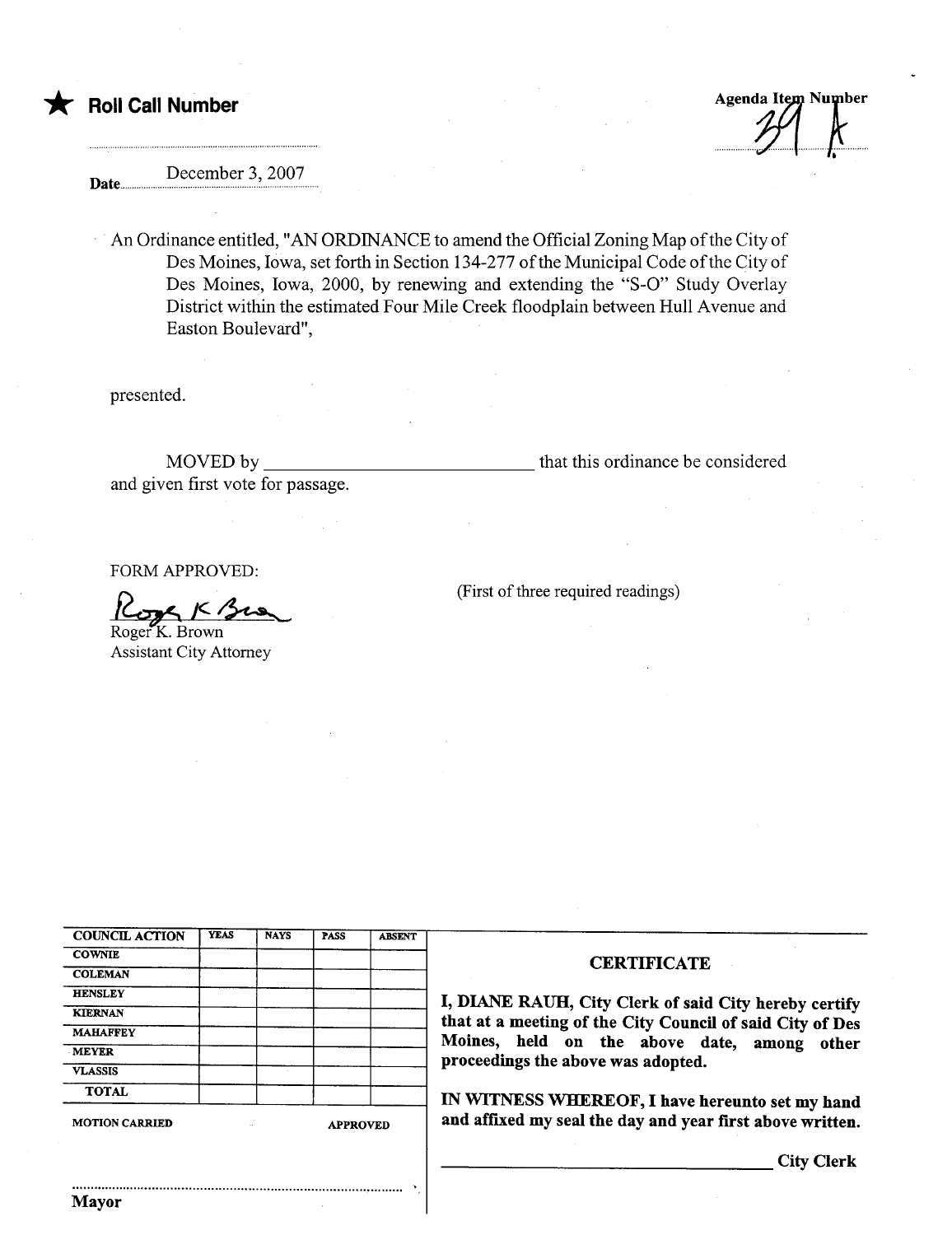| Prepared by:    | Roger K. Brown, Assistant City Attorney, 400 Robert D. Ray Drive, Des Moines, IA<br>50309 Phone: 515/283-4541                                                                                                      |
|-----------------|--------------------------------------------------------------------------------------------------------------------------------------------------------------------------------------------------------------------|
| Return Address: | City Clerk - City Hall, 400 Robert Ray Dr., Des Moines, IA 50309<br>Title of Document: City of Des Moines, Ordinance No.<br>Grantor/Grantee: City of Des Moines, Iowa<br>Legal Description: See page _____, below. |

ORDINANCE NO.

AN ORDINANCE to amend the Official Zoning Map of the City of Des Moines, Iowa, set forth in Section 134-277 of the Municipal Code of the City of Des Moines, Iowa, 2000, by renewing and extending the "S-O" Study Overlay District within the estimated Four Mile Creek floodplain between Hull Avenue and Easton Boulevard.

WHEREAS, by Ordinance No. 13,962 passed June 18,2001, the estimated Four Mile Creek floodplain between Hull Avenue and Easton Boulevard was placed withn the "S-O" Study Overlay District to limit and restrict development until the actual boundaries of the flood plain could be determined; and,

WHEREAS, the Corps of Engineers has undertaken an engineering study of the Four Mile Creek basis for the purpose of establishing new boundaries for the Four Mile Creek floodway and floodplain; and,

WHEREAS, the preliminary results of that engineering study indicate that the new boundaries of the Four Mile Creek floodway and floodplain will be expanded to encompass substantial portions of the property described below; NOW THEREFORE,

BE IT ORDAINED, by the City Council of the City of Des Moines, Iowa:

Section 1. That the Official Zoning Map of the City of Des Moines, Iowa, set forth in

Section 134-277 of the Municipal Code of the City of Des Moines, Iowa, 2000, be and the same is

hereby amended by renewing and extending the "S-O" Study Overlay District classification on the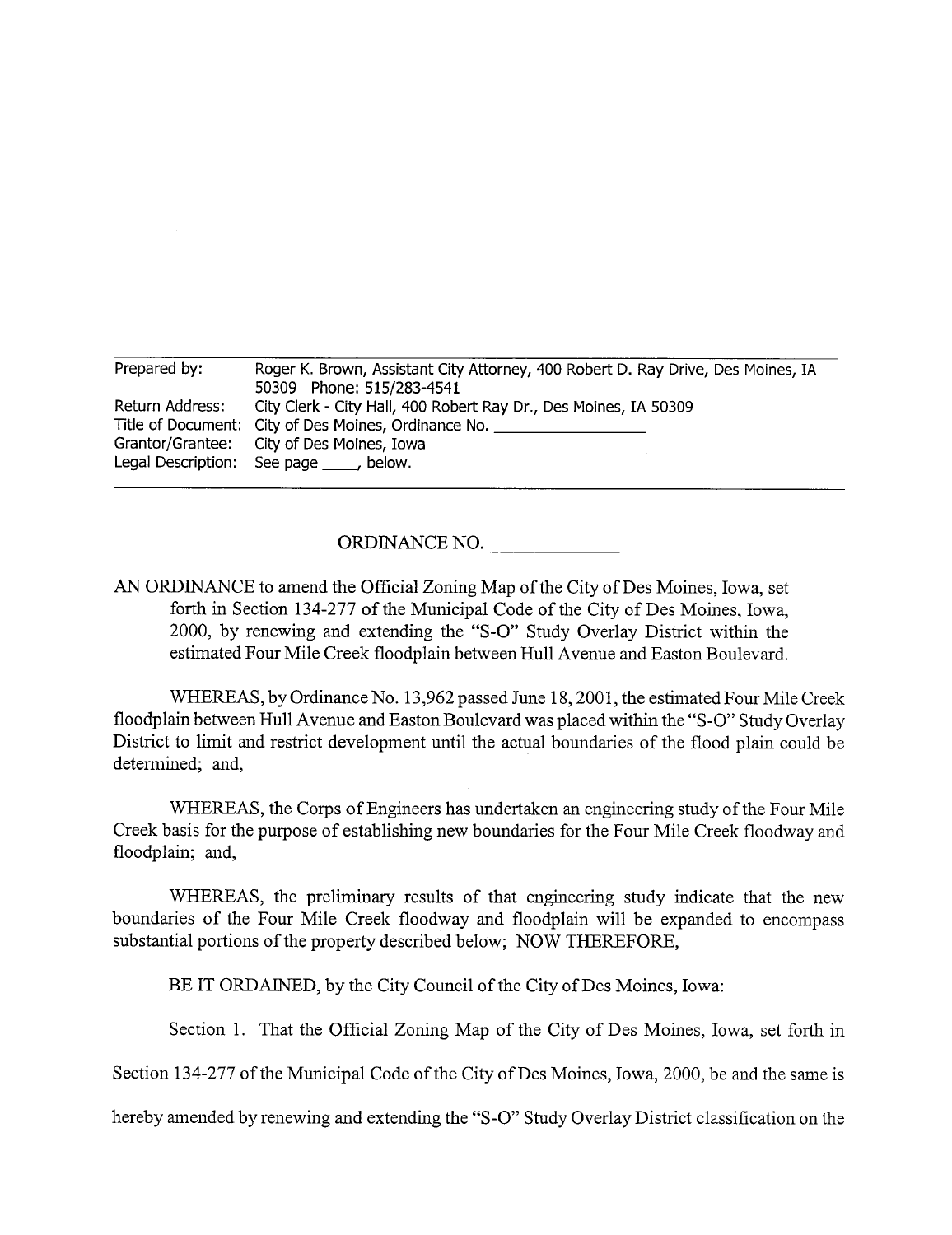following property:

Lots 481 and 482, Lots 488 through 490, Lots 531 through 533, Lots 539 through 541, Lots 582, 583 and 584, Lots 586 through 593, Lots 629 though 650, Lots 677 through 684, Lots 686 through 689, Lots 693 and 694, Lots 697 through 713, and the North 25.0 feet of Lot 740, and all of Lots 741 through 749, Lots 768 through 788, Lots 792 through 819, Lots 822 through 836, Lots 848 through 862, and the South 25.0 feet of Lot 866, and all of Lots 867, 868 and 869, and Lots 881 through 885, Four Mile Addition, an Official Plat, all now included in and forming a part of the City of Des Moines, Polk County, Iowa.

AND, the South 25.0 feet of Lot 740 and all of Lots 739, 738, 737, 736, 789, 790 and 791, Four Mile Addition, an Official Plat, all now included in and forming a par of the City of Des Moines, Polk County, Iowa.

Sec. 2. This ordinance shall be in full force and effect from and after its passage and

publication as provided by law. This ordinance and the imposition of the "S-O" Study Overlay

District classification upon the property described above shall expire on December 31, 2010, or such

earlier time as may be provided by a subsequent ordinance.

Sec. 3. That the City Clerk is hereby authorized and directed to cause certified copies ofthe

vicinity map, this ordinance and proof of publication of this ordinance to be properly filed in the

office of the Polk County Recorder.

FORM APPROVED:<br>Cogg K Bran Roger K. Brown

Assistant City Attorney G:\SHARED\LEGAL\BROWN\WORK\REZONING\S-O 4-mile.doc